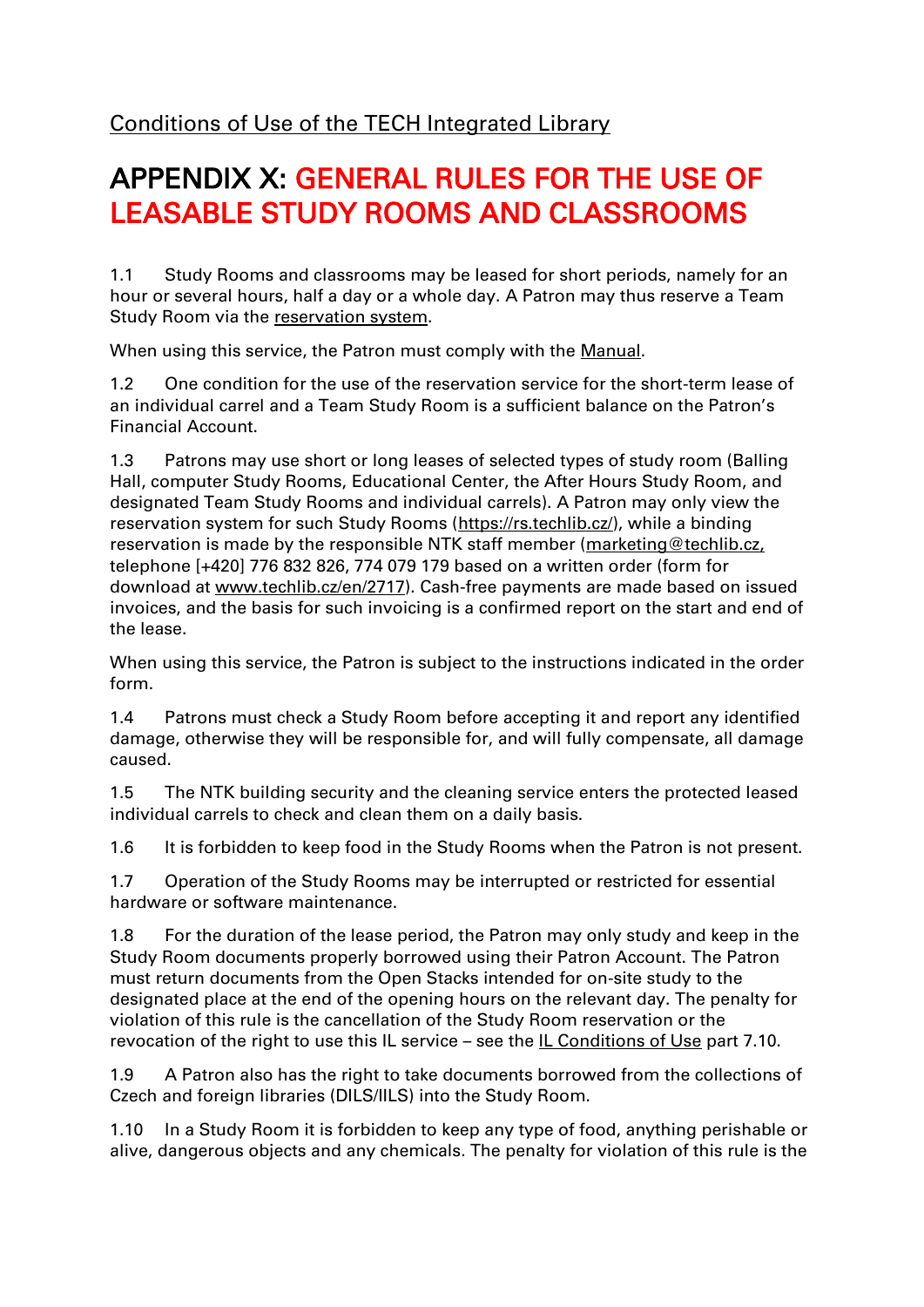cancellation of the Study Room reservation or the revocation of the right to use this IL service – see the  $IL$  Conditions of Use part 7.10.

1.11 A Patron/Study Room user may not permit the entry of unauthorized persons.

1.12 Patrons may connect to the internet in a Study Room over Wi-Fi using their own portable devices (notebook, tablet etc.)

1.13 A Patron is only authorized to use homologated electric devices in Study Rooms.

1.14 In Study Rooms, it is forbidden to take out, bring in or move furnishings, equipment, chairs etc. and manipulate the furnishings of the Study Room in any other manner. The number of study places is limited by the capacity of the relevant Study Room. If a violation of rules is discovered, the reservation will be cancelled with immediate effect and without any entitlement to the refund of the fee.

1.15 After the end of the lease, the Patron must return the Study Room in a clean and tidy condition without damage.

## 2. Individual Carrels

2.1 Individual carrels are intended for short or long lease for individual study and scientific work. Study Rooms are equipped with electricity and data sockets.

2.2 Individual carrels (No. 1–27) are located in the protected public area on Floor 6. Individual carrel No 7 is intended for short-term leases, individual carrels No. 1–6, and 8–27 for long-term leases (whole semesters). Individual carrels No. 7 and No. 21 are barrier-free and have two study places, while the other individual carrels have a single study places each. Carrel tenants may invite a guest into their leased carrel and also borrow a chair from the Open Stacks for this purpose. The borrowed chair must be returned after the visit. The carrel tenant is fully responsible for the guest and for any damage they cause.

2.3 Only Patrons in specific groups and who have no outstanding liabilities towards the library are authorized to use carrels (see the [Access](file://///space.ntkcz.cz/en/2813-grouping-tool) & Privileges Tool) pursuant to the [Service Differentiation Principles \(Patron Privileges\).](file://///space.ntkcz.cz/default/files/download/id/86908/) Pre-reservation is performed via the online form on the NTK website.

2.4 Individual carrel No 7. is intended for short-term lease by Patrons who require a barrier-free room for half or a whole day. Reservations may be made at the information desk on the ground floor. The Patron will be granted access to the allocated carrel upon request.

2.5 Individual carrels for long-term lease are leased to Patrons for whole semesters (meaning 20 weeks) or for two semesters (meaning 40 weeks). In the event of significant excess demand for a carrel for long-term lease, NTK reserves the right to allocate such carrels based on a public lottery of Patrons with pre-reservations who meet the conditions for the lease of a carrel. After payment of the set fee – see the NTK [Services and Fees Pricelist](file://///space.ntkcz.cz/default/files/download/id/4618/) – the Patron will be granted access to the allocated carrel.

# 3. Team Study Rooms

3.1 Team Study Rooms (No. 1–18) with capacities of 8 to 10 study places and small Team Study Rooms (No. 28–29) with a capacity of 4 study places are primarily intended for team/group work, the joint resolution of assignments, etc. They are